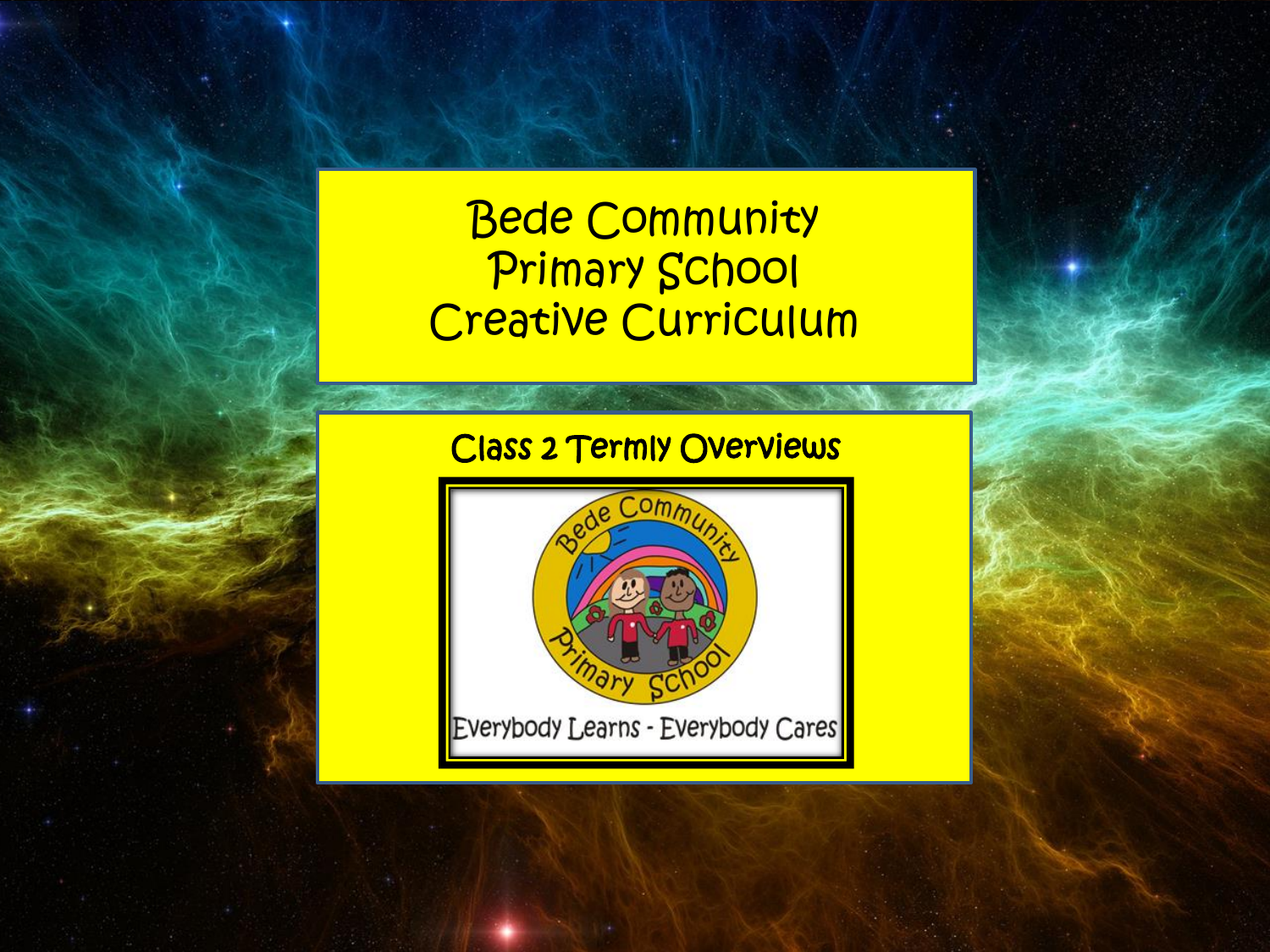This topic allows children to really build and develop skills from the previous year. They particularly focus on the scientific areas of habitats, food chains and classifications of different types of animals, collecting a wide new range of vocabulary.

They will link this knowledge of habitats to different locations around the world and then focus themselves on the local habitat of school. The children will use objects from the grounds to inspire their artwork and design and make something to attract wildlife on the ground, developing the skills they learned when making a birdhouse in Y1.

### Autumn 1: Where do animals live and why? Autumn 2: Did Guy Fawkes start the Great Fire of London?

Inspired by the 5<sup>th</sup> November, this topic will see the children produce colourful and exciting artwork linked to fireworks. They will investigate why we remember this date and remain in the 17<sup>th</sup> Century to learn about the Great Fire of London, who Samuel Pepys was and whether they could help him to protect his most treasured items from the flames. Historical skills will be developed further as the children discover the impact of the fire: what does London look like now in comparison to the 1600s? What has changed to stop fires spreading? They will study the evidence to design their own Stuart houses.

### Spring 1: Why aren't castles made of mud? Spring 2: Is it the same all over the world?

A visit to the Castle Keep in Newcastle gives the children a fantastic experience of life in a castle. It also helps to build their historical skills to contrast the castle as it is now and what they will discover about castle life in the past. They will sculpt a soldier who could defend the castle and learn about where these structures are around the country and wider world. Geographical vocabulary will equip them to discuss similarities and differences between castles – whether they occupy high ground or stand near water, for example. Writing opportunities for this topic are rich – a dragon egg could be placed within the castle on the visit to bring the class story to life and prompt some great writing.

Centuries ago, Captain Cook left North East England and became the first European to set food in Australia. The timelines used earlier in the year will be revisited to place this discovery of the continent and maps will be studied to track a global adventure. Children will create art based on Australian Aboriginal paintings and also produce a fastening wallet to keep things safe on a voyage of exploration.

Explorers often took naturalists on their voyages too. The children will look at plants, how they grow and whether they can affect that growth. Additionally, their scientific work will also look at the life cycles of different animals who could be spotted, including in Australia.

We have a rich spread of nations and languages within school and this topic shows contrasts within the UK itself. The children will look at a Scottish island, using map skills to understand where it is in the UK and in relation to the other home nations. Although they work from a traditional tale in their main literacy activities, this topic is very well suited to a *Katie Morag* story for a read aloud book to share with the class. The children will also learn how to make a baked food from each of the UK nations, cooking and comparing them.

### Summer 1: Would you like to be an explorer? Summer 2: You wouldn't believe what it was like round here!

Throughout KS1, children have engaged with their local area and understanding what is around them. This topic begins to explore how it came to be; Bede is surrounded by roads and train lines which have moulded the area and changed over the years.

The class will look at maps of the local area to see how things have changed. They will consider how changes will continue to take place, too, designing a moving vehicle for the future. This product will develop all aspects of planning, making and evaluating, challenging children to solve many problems across the project. This topic is integral in beginning the theme of local history revisited in Y4 and Y6.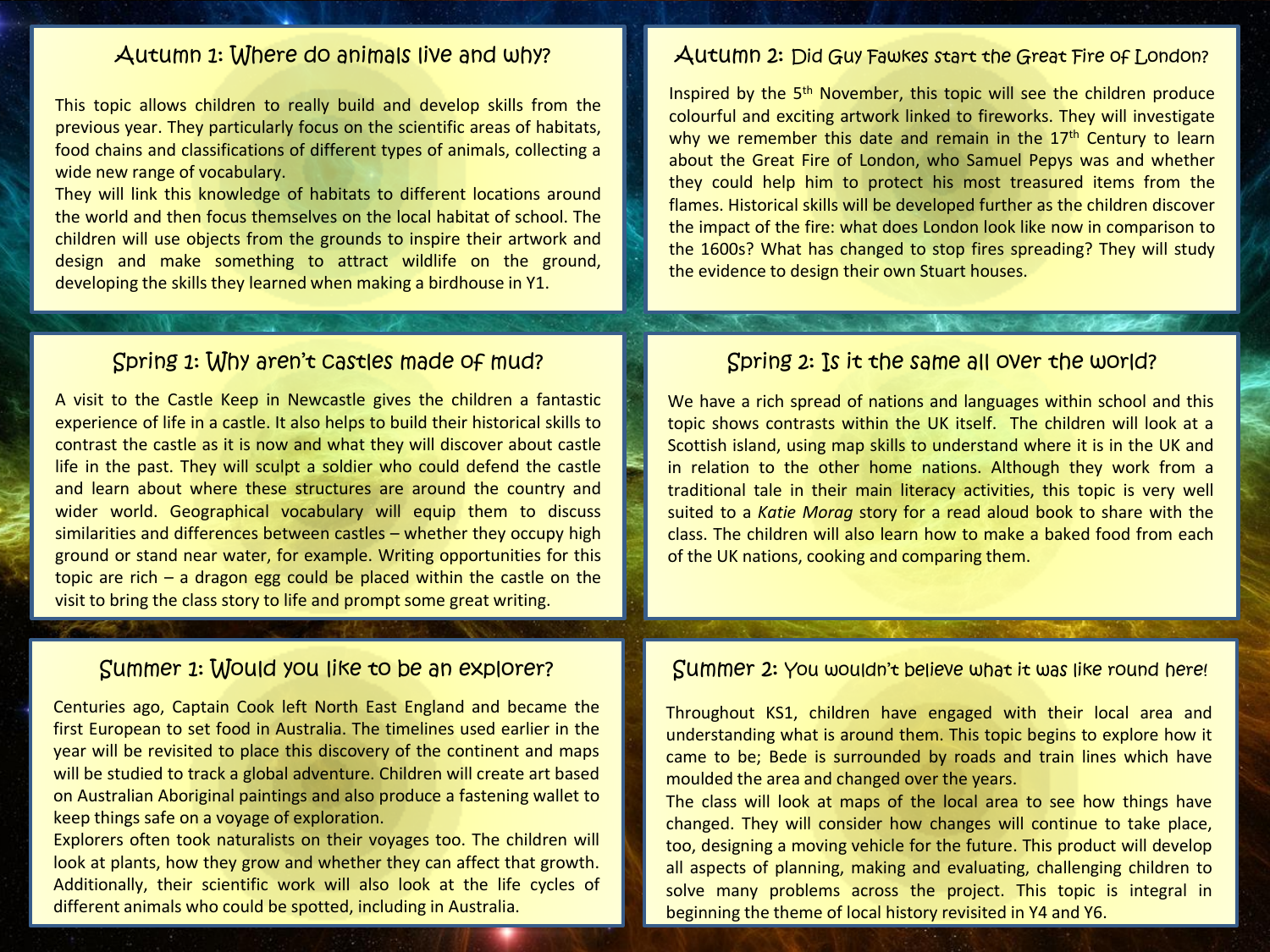Ō

2 L

## Class 2 Autumn 1 Where do animals live and why?

| <b>English links</b><br>Story telling:<br>narrative<br>Non-<br>chronological<br>reports about<br>animals<br><b>Letter writing</b> | Art & Design<br>Sketch objects from the forest<br>area<br>Look at the blending of<br>colours after studying the<br>work of Reusso                                                                                                                                                                                                                                                                                                                                                      | Computing<br><b>Animal Research:</b><br>Finding and presenting<br>information<br>Children further develop their<br>understanding of using search engines and<br>staying safe online. The find information<br>and images to make a simple eBook.<br>Children require laptops/iPads or<br>Chromebooks for this topic | <b>Design</b><br><b>Technology</b><br>Design and make something<br>to attract wildlife (e.g bug<br>hotel)<br>Prepare a dish from foraged<br>food                                                                                                                                  | <b>NC links</b><br>Ar1/1.2<br>Ar1/1.3<br>Ar1/1.3<br>Co1/1.4<br>Co1/1.6<br>DT1/1.1<br>DT1/1.2<br>DT2.1.1<br>Ge1/1.2<br>Ge1/1.4<br>Mu1/1.2<br>Mu1/1.4<br>Pe1/1.1<br>Sc1/2.1<br>Sc1/2.3 |  |
|-----------------------------------------------------------------------------------------------------------------------------------|----------------------------------------------------------------------------------------------------------------------------------------------------------------------------------------------------------------------------------------------------------------------------------------------------------------------------------------------------------------------------------------------------------------------------------------------------------------------------------------|--------------------------------------------------------------------------------------------------------------------------------------------------------------------------------------------------------------------------------------------------------------------------------------------------------------------|-----------------------------------------------------------------------------------------------------------------------------------------------------------------------------------------------------------------------------------------------------------------------------------|--------------------------------------------------------------------------------------------------------------------------------------------------------------------------------------|--|
| Maths links<br>Use text as<br>vehicle to work<br>with addition and<br>subtraction<br>problems                                     | Geography<br>Look at habitats around the<br>world<br>Link different habitats to<br>different continents<br>Identify the continents on a<br>$\bullet$<br>map or globe<br>Use map keys to link hot/cold<br>countries with different<br>habitats                                                                                                                                                                                                                                          | <b>History</b><br>There are no explicit links to<br>history within this topic.                                                                                                                                                                                                                                     | <b>Music</b><br>Use instruments to<br>accompany events in The Owl<br>who was afraid of the dark                                                                                                                                                                                   |                                                                                                                                                                                      |  |
|                                                                                                                                   | <b>Religious Education</b><br>Belonging Islam/Judaism/Christianity-<br>Is it possible to be kind to everyone all<br>the time?<br>Retell bible stories that show kindness.<br>Why did Jesus tell stories? What Can we<br>learn from them and Can you relate them<br>to your own experiences? Explore how<br>religious people express their sense of<br>community and recognise important<br>people in their lives. Naming ceremonies,<br>Bar Mitzvah and other childhood<br>Ceremonies. | PSHE<br>Health & wellbeing<br><b>Relationships</b><br>Living in the wider world<br>PE/Outdoors<br><b>Movement</b><br>Games                                                                                                                                                                                         | <b>Science</b><br>Research the local habitat of<br>the river Tyne<br><b>Classify different animals</b><br>Identify the food chains of<br>classified animals<br><b>Record observations for</b><br>classifications and<br>understanding of food chains<br>in tables and in diagrams |                                                                                                                                                                                      |  |
|                                                                                                                                   | <b>Key Text (s)</b><br><b>Enrichment Opportunities</b>                                                                                                                                                                                                                                                                                                                                                                                                                                 |                                                                                                                                                                                                                                                                                                                    |                                                                                                                                                                                                                                                                                   |                                                                                                                                                                                      |  |

Walworth bird of prey centre Invite birds of prey into school Links to harvest festival

*The Owl who was afraid of the dark –* **Jill Tomlinson**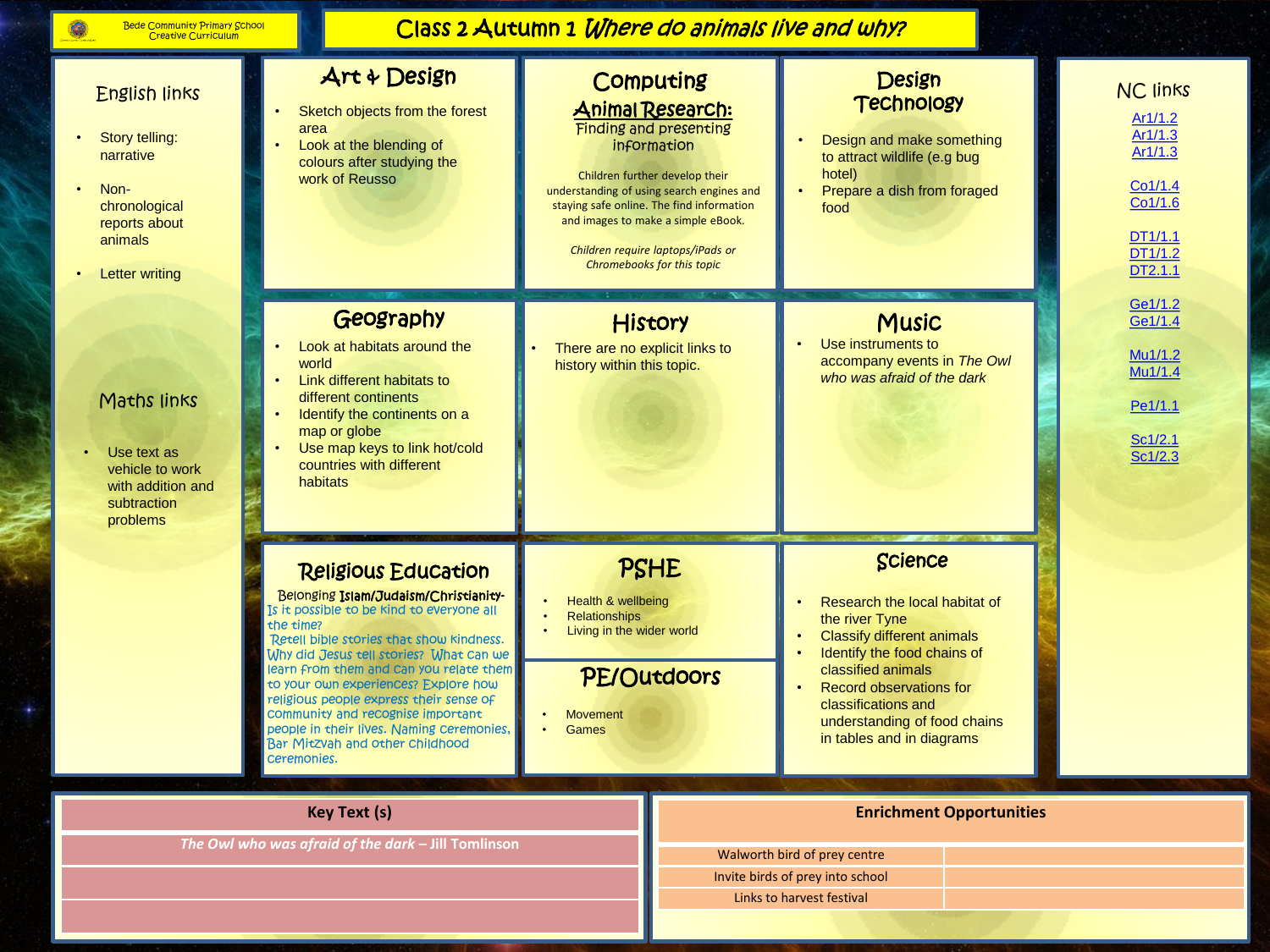**@** 

 $\mathcal{F}_{\mathcal{F}}$ 

٠

Class 2 Autumn 2 Did Guy Fawkes start the Fire of London?

| <b>English links</b><br><b>Reading and writing</b><br>poems themed<br>around fireworks<br>Diary entries from the<br><b>Great Fire</b><br>Explaining why we<br>have fireworks on<br>bonfire night | Art & Design<br>Create pictures themed<br>around fire and/or fireworks<br>using mixed colours<br>Study paintings of fire<br>Use colours of fire on black<br>paper to produce art about<br><b>Great Fire of London/Great</b><br><b>Fire of Newcastle</b>                                                                     | <b>Computing</b><br><b>Helping History:</b><br><b>Creating posters, videos</b><br>and games<br>Children learn to create digital<br>posters / pictures about the Fire of<br>London, record video Blogs as Guy<br>Fawkes and create a digital quiz<br>about these events<br>Children require iPads for this topic | <b>Design</b><br><b>Technology</b><br>Design and make a Stuart<br>house<br>Design a Christmas card<br>using either a pop-up or slider<br>feature                  | <b>NC links</b><br>Ar1/1.1<br>Ar1/1.2<br>Ar1/1.3<br>Co1/1.1<br>Co1/1.2<br>Co1/1.3<br>Co1/1.4<br>Co1/1.5<br>Co1/1.6 |  |
|--------------------------------------------------------------------------------------------------------------------------------------------------------------------------------------------------|-----------------------------------------------------------------------------------------------------------------------------------------------------------------------------------------------------------------------------------------------------------------------------------------------------------------------------|-----------------------------------------------------------------------------------------------------------------------------------------------------------------------------------------------------------------------------------------------------------------------------------------------------------------|-------------------------------------------------------------------------------------------------------------------------------------------------------------------|--------------------------------------------------------------------------------------------------------------------|--|
| Maths links<br><b>Fractions in quantities</b><br>of colour in art<br><b>Measuring for house</b><br>building                                                                                      | Geography<br>Find London on a map and<br>other capitals of the UK -<br>Edinburgh, Cardiff, Belfast<br>Use directional language to<br>describe where these cities<br>and their respective countries<br>are on a map<br>Contrast London in 1650s with<br>London now                                                           | <b>History</b><br>Look at evidence of Great Fire,<br>including paintings and diaries<br>Understand changes to how we<br>live - wider roads, house<br><b>structures</b><br>Seek evidence in pictures of<br><b>Fawkes</b><br>Understand root of tradition -<br>bonfire night                                      | <b>Music</b><br><b>Learn Christmas songs</b><br>$\bullet$<br>Learn London's Burning<br>Use simple percussion<br>$\bullet$<br>instruments to accompany<br>singing  | DT1/1.1<br>DT1/1.2<br>Ge1/1.1<br>Ge1/1.4<br>Hi1/1.2<br>Mu1/1.1<br>Mu1/1.2<br>Pe1/1.1<br>Sc1/3.1                    |  |
|                                                                                                                                                                                                  | <b>Religious Education</b><br>Christianity/Christmas<br>Why did God give Jesus the<br>world?<br>Increase knowledge of the<br>story the birth of Jesus<br>concentrating on the Festival<br>of light, explore the symbolism<br>of light/star also look at how<br>other religions celebrate the<br>Festival of light- Hinduism | <b>PSHE</b><br>Health & wellbeing<br><b>Relationships</b><br>Living in the wider world<br><b>PE/Outdoors</b><br><b>Movement</b><br><b>Games</b><br><b>Dance</b>                                                                                                                                                 | Science<br>Note changes in outdoor area<br>$\bullet$<br>as the seasons have changed<br>Find the best material for a<br>protective home for Samuel<br><b>Pepys</b> |                                                                                                                    |  |
|                                                                                                                                                                                                  | <b>Key Text (s)</b><br><b>Enrichment Opportunities</b>                                                                                                                                                                                                                                                                      |                                                                                                                                                                                                                                                                                                                 |                                                                                                                                                                   |                                                                                                                    |  |

Invite an outdoor practitioner in to see a fire in the forest area Perform Christmas production

*Samuel Pepys' Clerk –* **P Wooderson**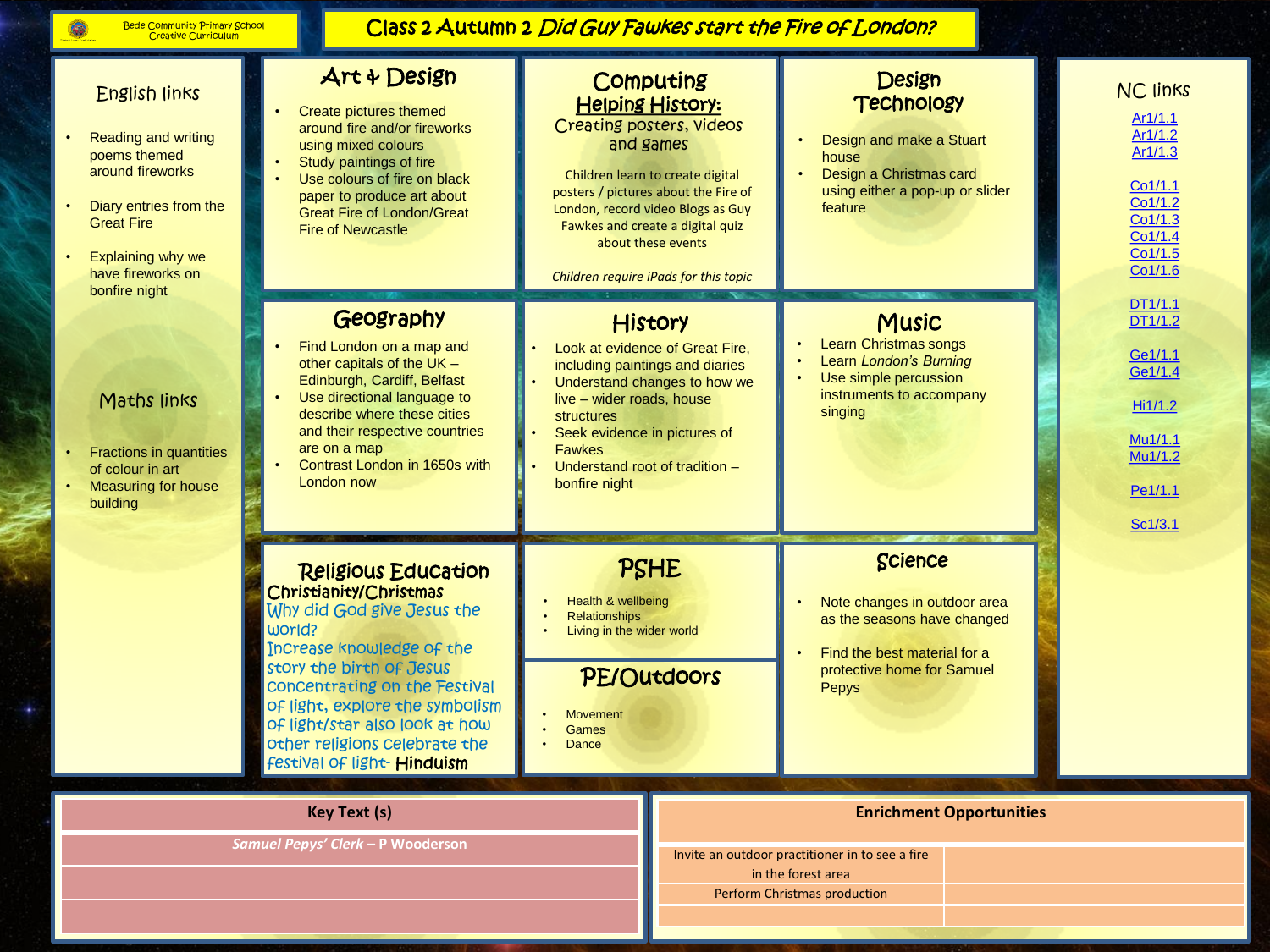$\bullet$ 

37

# Class 2 Spring 1 Why aren't castles made of mud?

| <b>English links</b><br>Narrative -<br>stories about<br>dragons<br>Letters about the<br>egg discovery<br>Recount of trip to<br><b>Newcastle</b> | Art & Design<br>Make a tin foil soldier<br>sculpture after selecting the<br>material from a design brief                                                                                                                                                                                                                                                                                                                                                                                          | <b>Computing</b><br>What's the Weather:<br>Record and analyse data on<br>the weather                                                                                            | Children learn to record, analyse and<br>compare data via databases, spreadsheets<br>and charts/graphs. They will explore<br>graphical data about castles and weather<br>and how to interpret this<br>Children require Chromebooks or laptops | <b>Design</b><br><b>Technology</b><br>Make a working catapult from<br>a given plan using carefully<br>selected tools and materials                                                                                   |  | <b>NC links</b><br>Ar1/1.2<br>Co1/1.4<br>DT1/1.2<br>Ge1/1.1<br>Ge1/1.3<br>Hi1/1.3 |  |
|-------------------------------------------------------------------------------------------------------------------------------------------------|---------------------------------------------------------------------------------------------------------------------------------------------------------------------------------------------------------------------------------------------------------------------------------------------------------------------------------------------------------------------------------------------------------------------------------------------------------------------------------------------------|---------------------------------------------------------------------------------------------------------------------------------------------------------------------------------|-----------------------------------------------------------------------------------------------------------------------------------------------------------------------------------------------------------------------------------------------|----------------------------------------------------------------------------------------------------------------------------------------------------------------------------------------------------------------------|--|-----------------------------------------------------------------------------------|--|
| Maths links<br><b>Develop</b><br>understanding of<br>fractions using<br>groups of eggs                                                          | Geography<br>Place castles around the<br>UK/world on to a map<br>Try to identify common<br>$\bullet$<br>physical features in castles:<br>e.g. if near water, or on a hill,<br>or in a town/city                                                                                                                                                                                                                                                                                                   | <b>History</b><br>Contrast the activities inside<br>the Castle Keep at different<br>stages in history: who lived<br>there? What jobs were done<br>there? Did it protect anyone? |                                                                                                                                                                                                                                               | <b>Music</b><br><b>Listen to Iullabies</b><br>Create a lullaby to go with<br>George and the Dragon                                                                                                                   |  | Mu1/1.1<br>Mu1/1.3<br>Pe1/1.1<br>Sc1/3.1                                          |  |
|                                                                                                                                                 | <b>Religious Education</b><br>Judaism: Passover-<br>How important is it for Jewish people<br>to do what God asks them to do? Read<br>the story of Moses. Investigate why<br>Moses is important to the Jewish<br>Faith? What is the festival of Purim?<br>Islam-<br>Does prayer at regular intervals help<br>Muslims in their everyday life? Look at<br>what commitment means to us and<br>Muslim people. Investigate how<br>Muslims pray 5 times a day and how it<br>helps them in everyday life. | PSHE<br>Health & wellbeing<br><b>Relationships</b><br>Living in the wider world<br><b>PE/Outdoors</b><br><b>Movement</b><br>Dance<br>$\bullet$                                  |                                                                                                                                                                                                                                               | <b>Science</b><br>Recap knowledge of material<br>properties to support<br>understanding in DT<br>Understand how the shape of<br>solid objects can be changed:<br>e.g. squashing, bending,<br>twisting and stretching |  |                                                                                   |  |
|                                                                                                                                                 | <b>Key Text (s)</b>                                                                                                                                                                                                                                                                                                                                                                                                                                                                               |                                                                                                                                                                                 |                                                                                                                                                                                                                                               | <b>Enrichment Opportunities</b>                                                                                                                                                                                      |  |                                                                                   |  |
|                                                                                                                                                 | George and the Dragon - Christopher Wormell                                                                                                                                                                                                                                                                                                                                                                                                                                                       |                                                                                                                                                                                 | Castle Keep visit                                                                                                                                                                                                                             |                                                                                                                                                                                                                      |  |                                                                                   |  |

Discovery of a dragon egg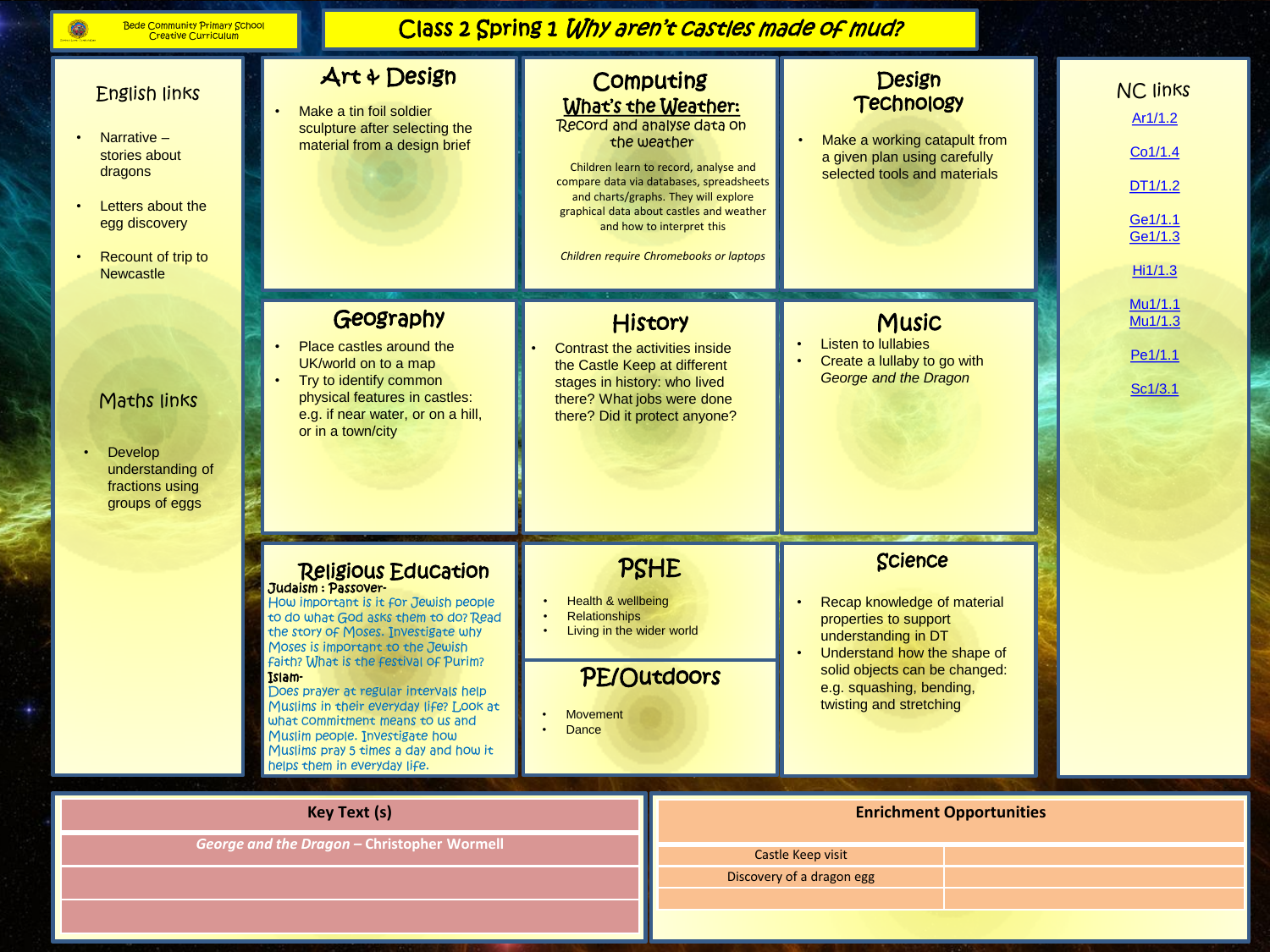Ó

2 L

## Class 2 Spring 2 Is it the same all over the world?

| <b>English links</b><br>Comparisons of<br>geographical<br>areas<br><b>Write reviews</b><br>and evaluations<br>of the baked<br>goods                                                  | Art & Design<br>Produce cards for<br>Easter/spring<br>Plan a design for the school<br>egg/bonnet competition                                                                                                                                                                                                          | Computing<br><b>Programming the</b><br><b>Future:</b><br>How to program<br>Children learn to use programming apps<br>to get an understanding of how computer<br>programs run, how they follow a sequence<br>of instructions and what to do when it<br>goes wrong.<br>Children require iPads, laptops or<br><b>Chromebooks</b> | <b>Design</b><br><b>Technology</b><br>Make and evaluate examples<br>of baked goods from all four<br>UK nations (e.g. scones,<br><b>Welsh rarebit)</b> | <b>NC links</b><br>Ar1/1.1<br>Co1/1.1<br>Co1/1.2<br>DT1/1.2<br>DT1/1.3<br>DT2.1.1<br>Ge1/1.1<br>Ge1/1.2 |  |
|--------------------------------------------------------------------------------------------------------------------------------------------------------------------------------------|-----------------------------------------------------------------------------------------------------------------------------------------------------------------------------------------------------------------------------------------------------------------------------------------------------------------------|-------------------------------------------------------------------------------------------------------------------------------------------------------------------------------------------------------------------------------------------------------------------------------------------------------------------------------|-------------------------------------------------------------------------------------------------------------------------------------------------------|---------------------------------------------------------------------------------------------------------|--|
| Maths links<br><b>Measure</b><br>ingredients for<br>baking<br><b>Compare values</b><br>$\bullet$<br>of numbers<br>identified during<br>geography<br>research for<br>place value work | Geography<br>Identify characteristics of the<br>four UK nations including<br>geographical and human<br>features<br>Study a Scottish fishing village<br>using appropriate<br>geographical vocabulary (see<br><b>NC links)</b><br>Make a comparison of a<br>Scottish fishing village with<br>Gateshead                  | <b>History</b><br>There are no explicit links to<br>history within this topic.                                                                                                                                                                                                                                                | <b>Music</b><br>Appreciate Irish and Scottish<br>traditional music for dancing in<br><b>PE</b><br>Learn a traditional song from<br>a UK nation        | Ge1/1.3<br>Mu1/1.1<br>Mu1/1.3<br>Pe1/1.1<br>Sc2/1                                                       |  |
|                                                                                                                                                                                      | <b>Religious Education</b><br>Easter<br>Is it true that Jesus came back to<br>life again?<br>Celebrations of Easter within the<br>church, examine colours of the<br>alter Cloth, stations of the Cross,<br>stained glass windows. Have an<br>understanding of the<br>resurrection and what it means<br>to Christians. | <b>PSHE</b><br><b>Relationships</b><br>Living in the wider world<br><b>PE/Outdoors</b><br><b>Movement</b><br><b>Dance</b>                                                                                                                                                                                                     | Science<br><b>Contribute to British Science</b><br>and Engineering Week                                                                               |                                                                                                         |  |
|                                                                                                                                                                                      | <b>Key Text (s)</b>                                                                                                                                                                                                                                                                                                   |                                                                                                                                                                                                                                                                                                                               | <b>Enrichment Opportunities</b>                                                                                                                       |                                                                                                         |  |

**Enrichment Opportunities**

Explore a fishing village via Google Streetview

*Snow White and the seven dwarfs–* **Traditional** *Katie Morag and the Two Grandmothers –* **Mairi Hedderwick**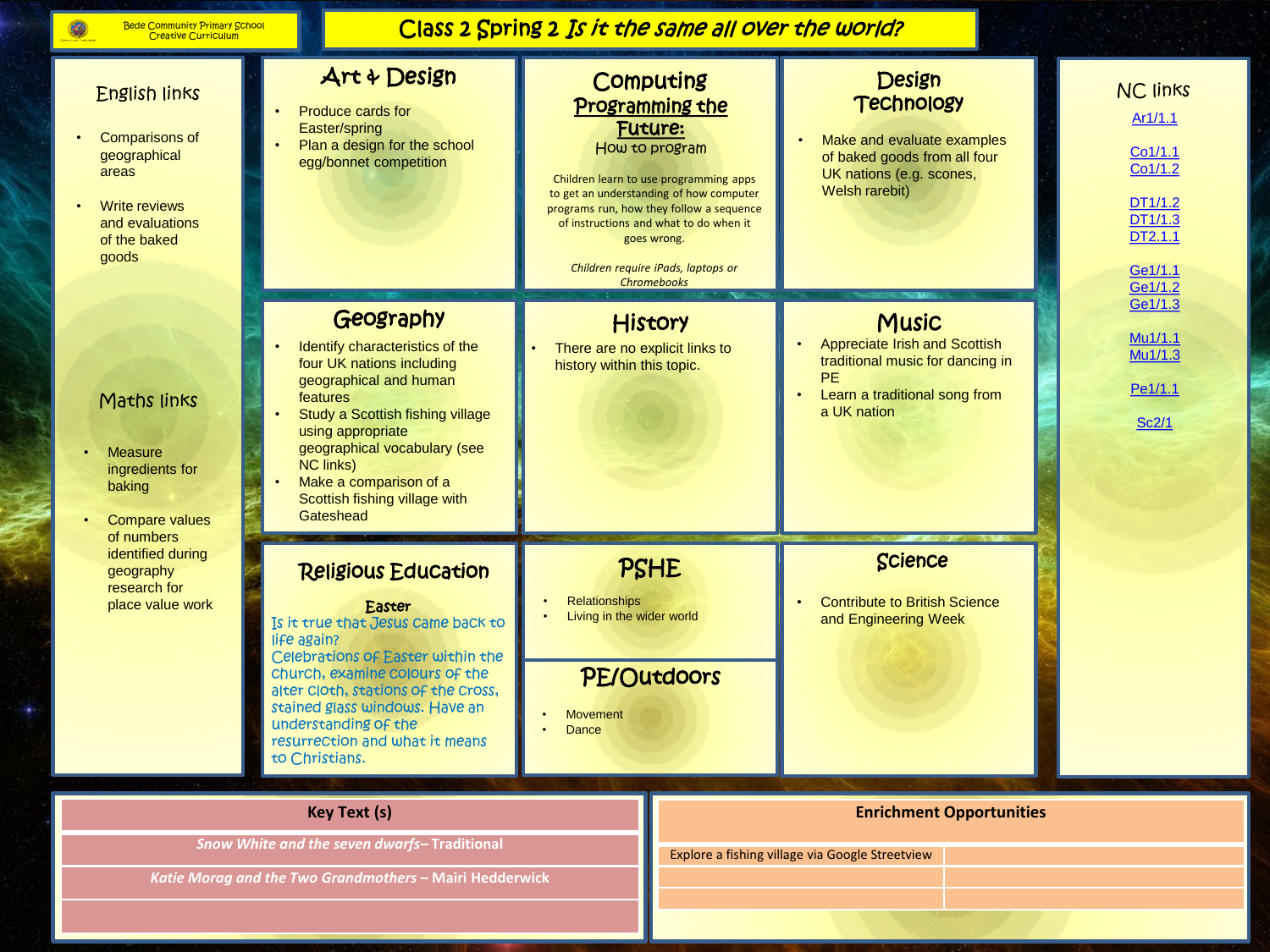Q

ŗ,

*Aesop's Fables –* **Traditional**

Class 2 Summer 1 *Would you like to be an explorer?* 

| <b>English links</b><br>Write a poem<br>about the<br>movement of the<br>sea<br>Maths links<br>Use language of<br>the compass for<br>direction<br>Place value work<br>in using 2 figure<br>grid references | Art & Design<br>Produce observed drawings of<br>plants<br>Produce work based upon<br>Aboriginal art<br>Produce themed work on fish<br>in the vein of Jason Scarpace                                                                                                                                                                                                                                    | <b>Computing</b><br><b>Exploring Code:</b><br>How to read code and<br>debug problems<br>Children expand on their understanding of<br>programming looking how to 'invent' a<br>program, 'explore' a program and 'fix' a<br>program when they find a bug<br>Children require iPads, laptops or<br><b>Chromebooks</b> | <b>Design</b><br><b>Technology</b><br>Sew a wallet for an explorer<br>and aim to include a form of<br>fastener                                     |                                                                           |  |
|-----------------------------------------------------------------------------------------------------------------------------------------------------------------------------------------------------------|--------------------------------------------------------------------------------------------------------------------------------------------------------------------------------------------------------------------------------------------------------------------------------------------------------------------------------------------------------------------------------------------------------|--------------------------------------------------------------------------------------------------------------------------------------------------------------------------------------------------------------------------------------------------------------------------------------------------------------------|----------------------------------------------------------------------------------------------------------------------------------------------------|---------------------------------------------------------------------------|--|
|                                                                                                                                                                                                           | Geography<br>Locate countries and<br>$\bullet$<br>continents around the world<br>Note locations around the<br>equator<br>Read/make map keys<br>Use 2 figure grid references<br>$\bullet$<br>when reading maps<br>Use the language of the<br>compass to describe<br>directions                                                                                                                          | <b>History</b><br>Begin a timeline showing<br>when Captain Cook<br>discovered Australia<br>Recognise whether this event<br>is before/after other historical<br>events learned about this year                                                                                                                      | <b>Music</b><br>Listen to global music<br>Create rhythmic chants to<br>accompany poems about the<br>movement of the sea                            | Hi1/1.2<br>Hi1/1.3<br>Mu1/1.1<br>Mu1/1.3<br>Pe1/1.1<br>Sc1/2.2<br>Sc1/2.3 |  |
|                                                                                                                                                                                                           | <b>Religious Education</b><br>Judaism: Relationships<br>How special is the relationship Jews<br>have with God? Read the story of<br>$\Delta$ braham – God made a special<br>promise that he would look after him<br>and his descendants. Discuss that<br>Jewish people believe that God has<br>always kept his promises and looked<br>after them. Explore the 10<br>commandments and Jewish artefacts. | <b>PSHE</b><br><b>Relationships</b><br>Living in the wider world<br>PE/Outdoors<br><b>Movement</b><br><b>Games</b>                                                                                                                                                                                                 | Science<br><b>Growing plants</b><br>Recognising fair tests to<br>enable plants to grow well<br>Life cycles of the frog,<br>butterfly and crocodile |                                                                           |  |
|                                                                                                                                                                                                           | <b>Key Text (s)</b>                                                                                                                                                                                                                                                                                                                                                                                    |                                                                                                                                                                                                                                                                                                                    | <b>Enrichment Opportunities</b>                                                                                                                    |                                                                           |  |

**Enrichment Opportunities**

Visit to Kirkley Hall zoo

Captain Cook Museum, Middlesbrough